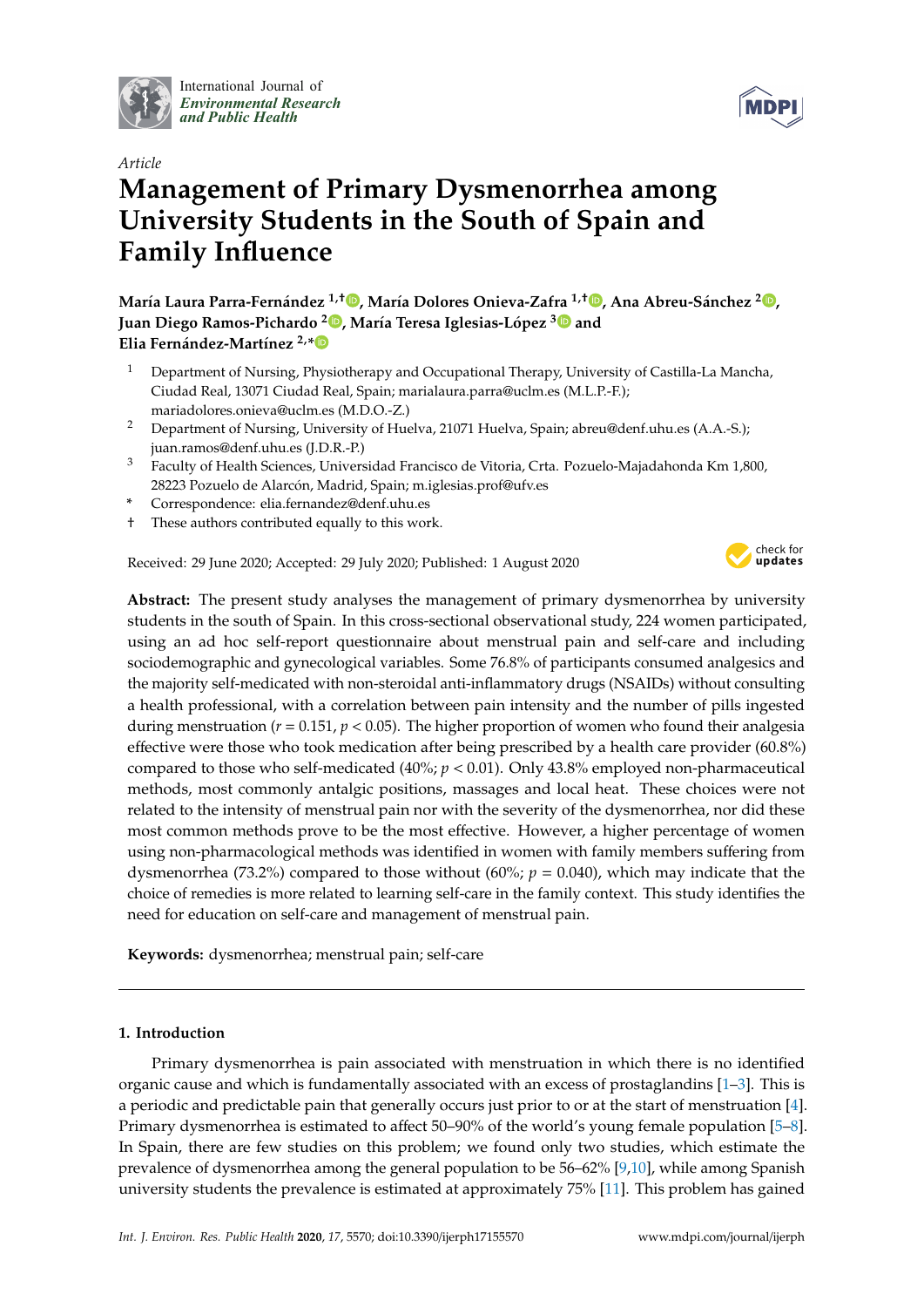increasing attention and importance as recent studies show that primary dysmenorrhea is associated with diminished quality of life, absenteeism and a drop in academic performance, with a significant socioeconomic impact [\[8,](#page-10-4)[12,](#page-10-8)[13\]](#page-10-9).

A range of studies show the significant influence of social, cultural and economic factors in dealing with and managing primary dysmenorrhea as identified by Armour et al. in their systematic review and meta-analysis [\[14\]](#page-10-10). The majority of studies to date show that a large percentage of women self-medicate and do not consult health care professionals in this matter [\[11,](#page-10-7)[13](#page-10-9)[–15\]](#page-10-11). The treatment of choice for this problem is generally non-steroidal anti-inflammatory drugs (NSAIDs) [\[16\]](#page-10-12). Although most women tend to make the right choice of drug to self-medicate for menstrual pain, this is not usually the case with the dose [\[5,](#page-10-3)[17,](#page-11-0)[18\]](#page-11-1). Self-medication with NSAIDs due to their over-the-counter (OTC) status is common in patients suffering from chronic pain like the one presented in this article. However, its handling is not usually successful [\[17\]](#page-11-0) and poses health risks, including the emergence and aggravation of gastrointestinal problems and adverse drug interactions [\[19\]](#page-11-2); therefore, self-medication with NSAIDs for chronic pain is now considered a public health problem [\[20,](#page-11-3)[21\]](#page-11-4). Additionally, menstrual pain should not be considered as primary dysmenorrhea until secondary dysmenorrhea has been ruled out by a medical professional and self-medicating pain control is often delayed or dispensed with. In secondary dysmenorrhea, menstrual pain is only a symptom of other gynecological problems, such as endometriosis, and not consulting a doctor may delay diagnosis of these health problems [\[22,](#page-11-5)[23\]](#page-11-6).

Additionally, there is growing evidence of the beneficial effects of non-pharmacological management of primary dysmenorrhea such as local heat, exercise and acupressure [\[24–](#page-11-7)[26\]](#page-11-8). This approach is increasingly prevalent due to the absence of any harmful side effects, the ease of this type of self-care and the fact that some 18% of women with dysmenorrhea are resistant to NSAIDs [\[24](#page-11-7)[,27\]](#page-11-9). Many authors point to the need for more study of the strategies employed by women to alleviate menstrual pain [\[12](#page-10-8)[,28\]](#page-11-10). However, evidence is highly limited regarding the non-pharmacological methods employed by Spanish women to deal with dysmenorrhea while studies in other countries indicate that women do not always choose the most effective strategies for self-management of this problem [\[12](#page-10-8)[,14](#page-10-10)[,24\]](#page-11-7).

The present study aims to analyze the methods used by Spanish university students to manage their primary dysmenorrhea as well as the perceived effectiveness of the methods employed and compare it between women who have first-degree relatives with dysmenorrhea and those who do not.

#### **2. Experimental Section**

## *2.1. Design*

A cross-sectional observational study conducted in the south of Spain among nursing students of the University of Huelva, Andalusia, between December 2019 and January 2020.

## *2.2. Participants and Sample*

The criteria for inclusion in the study were to be between the ages of 18 and 35, enrolled in the Degree in Nursing at the University of Huelva during the 2019/2020 academic year, have dysmenorrhea, not suffer from any diagnosed gynecological pathology (except primary dysmenorrhea) and express a willingness to participate.

The sample was created by inviting all nursing students enrolled in the 2019/2020 academic year who met these criteria. Of the students 97.8% meeting these criteria agreed to participate in the study.

## *2.3. Study Variables and Data Collection*

Data was collected by means of an ad hoc, self-report questionnaire on paper, designed on the basis of previous studies. Participants were invited to take part in the study by a teacher in the classrooms of the Faculty of Nursing and a researcher provided information about the study and was present during the conduct of the study in order to clarify any doubts. The questionnaire consisted of a series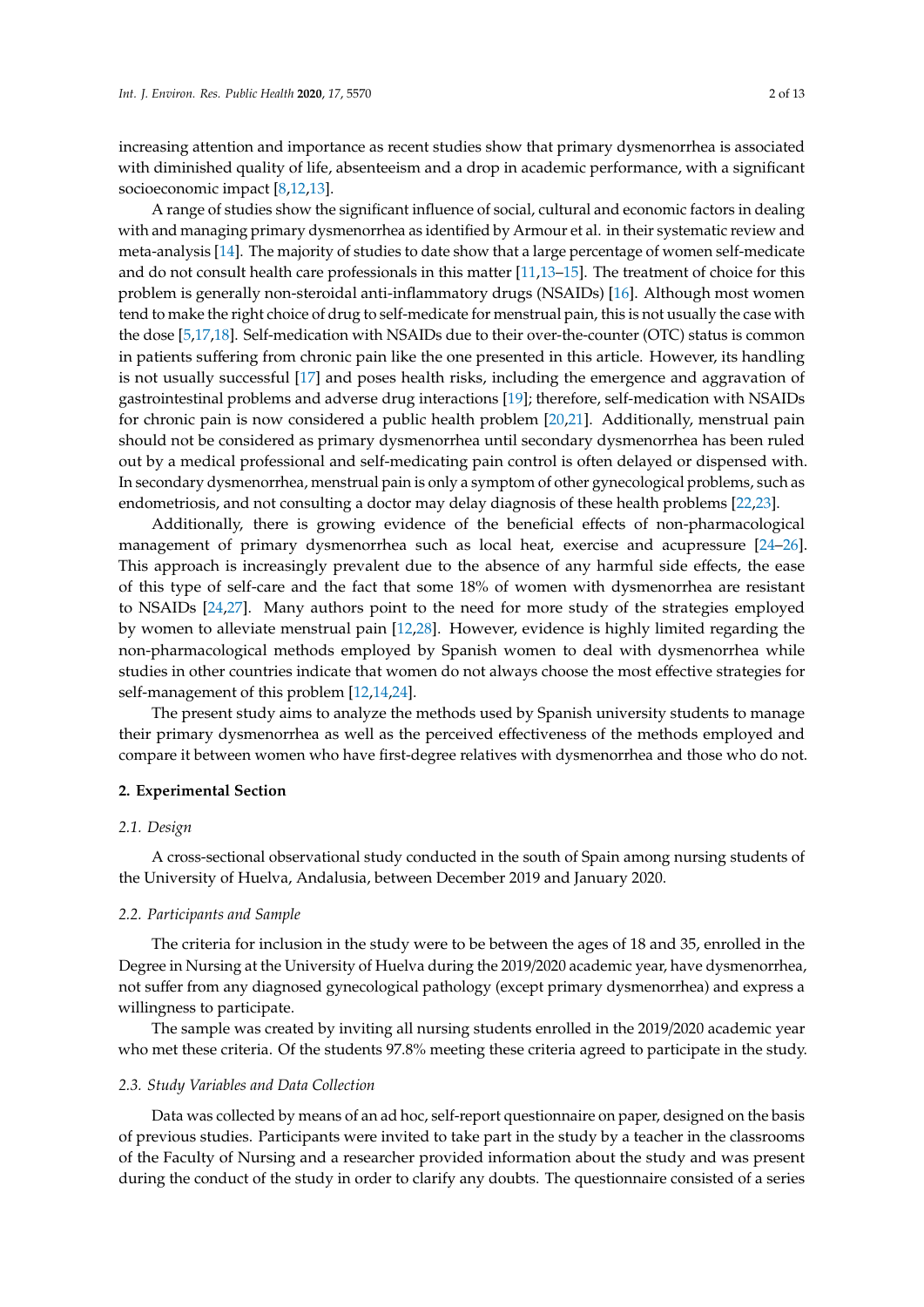of questions about menstrual pain and self-care and including sociodemographic and gynecological variables (Supplementary Materials). The self-reported intensity of menstrual pain was measured using a visual analogue scale (VAS) from 0 to 10 and interpreted as in previous studies: mild (1–3), moderate (4–6) and severe (7–10) [\[12](#page-10-8)[,29–](#page-11-11)[31\]](#page-11-12). The Andersch and Milsom Scale was used to determine the severity of dysmenorrhea according to series of grades: 0 (menstruation is not painful and daily activity is unaffected), grade 1 (menstruation is painful but seldom inhibits normal activity, analgesics are seldom required and mild pain), grade 2 (daily activity affected, analgesics required and give relief so that absence from work or school is unusual and moderate pain) and grade 3 (activity clearly inhibited, poor effect of analgesics, vegetative symptoms and severe pain) [\[32–](#page-11-13)[34\]](#page-11-14).

#### *2.4. Ethics*

All students voluntarily participated in the study after signing an informed consent form. The project received a favorable report from the Biomedical Research Ethics Committee of Andalucia (Ref.4/20) was conducted in accordance with the principles of the Helsinki Declaration and all collected data was processed anonymously.

#### *2.5. Statistical Analysis*

The collected data was loaded onto a Microsoft Office Excel sheet for subsequent analysis using the SPSS v23 statistics package for social sciences (University of Huelva, Huelva, Spain). For the descriptive analysis the frequencies and percentages of the qualitative variables were used while averages and standard deviations were calculated for quantitative variables.

The chi-square test was used to compare variables at different levels of pain and degrees of dysmenorrhea in different groups, and the unidirectional ANOVA test with a Bonferroni post-hoc test was used on quantitative variables, to compare mean scores in the different groups. An analysis was also made using the Pearson correlation coefficient to analyze the variables of pain intensity using the VAS scale and the number of analgesic pills variables taken per menstrual cycle. The significance level was  $p < 0.05$ .

#### **3. Results**

## *3.1. Sociodemographic and Gynecological Characteristics*

A total of 224 university students participated in the study, with an average age of 20.96  $\pm$  2.24. Some 75.5% of the women were urban residents compared to 24.5% who were rural residents. The average age of menarche was  $12.15 \pm 1.52$ ; the majority of the women reported having a regular menstrual cycle (72.8%), with average cycles of  $29.05 \pm 4.46$  days, a menstrual period lasting  $5.02 \pm 1.26$  days and the majority (62.1%) reported experiencing medium flow. Additionally, 65.2% had a first-degree relative, mother or sister, with dysmenorrhea. The pain intensity experienced during the last six months, as rated on the VAS scale, was  $6.88 \pm 1.78$ . According to this scale,  $6.3\%$  (14) perceived mild pain, 26.3% (59) moderate pain and 67.4% (151) perceived intense pain. According to the Andersch and Milsom scale, of the women with primary dysmenorrhea 0.9% (2) experienced grade 0, 33.9% (79) grade 1, 59.4% (133) grade 2 and 5.8% (13) grade 3.

When grouping the women into three groups based on the intensity of menstrual pain as registered in the VAS, significant statistical differences were detected in the average duration of the menstrual period (*p* < 0.01), identifying a fewer number of days in women with moderate pain; however, there was no correlation between both variables (*r* = 0.079, *p* = 0.242) and no differences were detected in relation to the average duration of the menstrual period when participants were grouped according to their different grades of dysmenorrhea.

Regarding the days when the women experienced menstrual pain, higher average ratings of pain were found for those with a more severe grades of dysmenorrhea in comparison with those with lower grades; a correlation was identified between these two variables ( $r = 0.288$ ,  $p < 0.01$ ).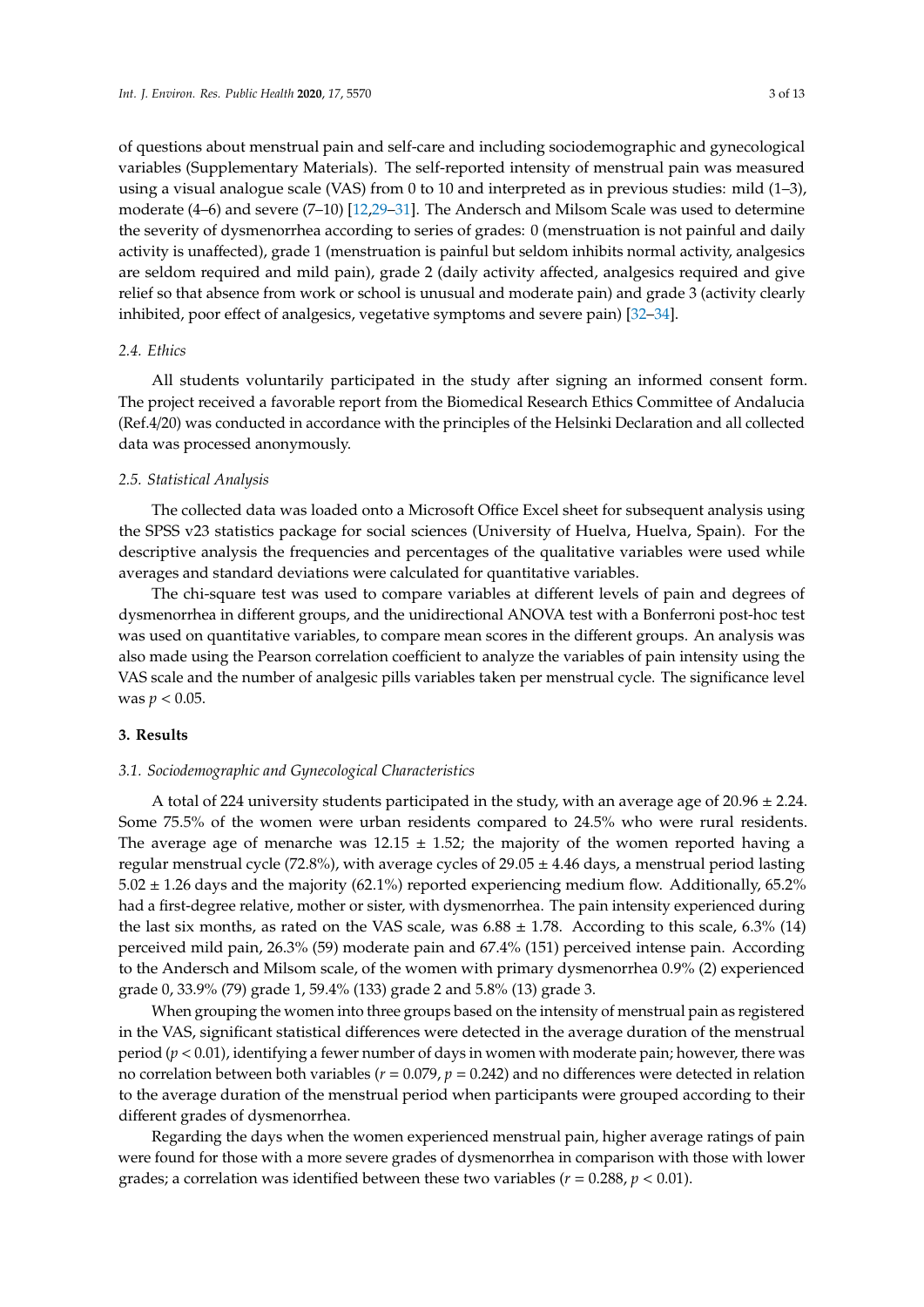Regarding the regularity of the cycle, this was most common in women perceiving mild (71.4%) and moderate  $(86.4\%)$  pain levels, compared to those experiencing severe pain  $(67.5\%)$ ;  $p < 0.05$ ). The consumption of OCP was more frequent in women with lesser grades of dysmenorrhea (*p* < 0.01) and lower intensity of pain according to the VAS scale  $(p < 0.01)$ , as presented in Table [1.](#page-4-0)

## *3.2. Management of Primary Dysmenorrhea Pain*

Only 34.8% of the young women with dysmenorrhea had consulted a health professional about their condition; the proportion was lower among women who had an affected first-degree relative (32.9%) but no statistically significant differences were found when compared to women whose relatives did not have it (38.5%; *p* > 0.05).

Some 76.8% (172) of university students claim to use analgesic drugs to alleviate menstrual pain. A total of 86.8% of students suffering from severe pain take analgesic medication compared to 61% of students suffering from moderate pain and 35.7% of those with mild pain  $(p < 0.01)$ ; a correlation was identified between the number of pills ingested and the intensity of menstrual pain using the VAS scale ( $r = 0.151$ ,  $p < 0.05$ ). Average consumption was  $3.62 \pm 2.74$  pills per menstruation, with higher averages found in women suffering from Grade 3 dysmenorrhea ( $5.15 \pm 5.52$ ) compared to those with Grade 2 (3.81 ± 2.45) and Grade 1 (2.42 ± 1.61; *p* < 0.01).

More than half (59.3%) of the women who consumed analgesics for menstrual pain had never consulted a medical professional in this regard and were thus self-medicating. Over half (62.5%) of all the women with primary dysmenorrhea reported the pharmaceuticals used for menstrual pain relief were NSAIDs, followed by paracetamol (19.6%) and other types of non-NSAID analgesics and spasmolytics (8.9%). It should be noted that 27.6% of participants reported self-medicating with a combination of different types of pharmaceuticals. The consumption of NSAIDs was most frequent among women experiencing severe pain (69.5%), compared to those experiencing moderate (52.5%) or mild pain (28.6%; *p* < 0.01). Regarding other types of pharmaceuticals, as presented in Table [2,](#page-5-0) no significant differences were detected in relation to pain intensity or grade of dysmenorrhea.

The proportion of women taking analgesia for menstrual pain was similar between women who had an affected first-degree relative (76%) and those who did not (78.2%; *p* > 0.05).

Additionally, some 43.8% (98) of women with primary dysmenorrhea claimed to use non-pharmaceutical methods to alleviate pain, the most common being: antalgic position (23.2%), massages (21.9%), local heat (17.9%) and relaxation (16.1%). There were no differences found regarding the non-pharmacological method chosen and the intensity of the pain or grade of dysmenorrhea as shown in Table [3.](#page-6-0) However, it was determined that the proportion of women who used non-pharmaceutical methods was higher among those with an immediate family member with dysmenorrhea (73.2%) compared to those who did not  $(60\%)$ ;  $p = 0.040$ ). A comparison of each self-care technique identified that analgesic positions were more employed by women with an affected immediate family member  $(p = 0.018)$ .

Among these, some 35.71% (80) reported combining both pharmaceutical and non-pharmaceutical approaches to self-care.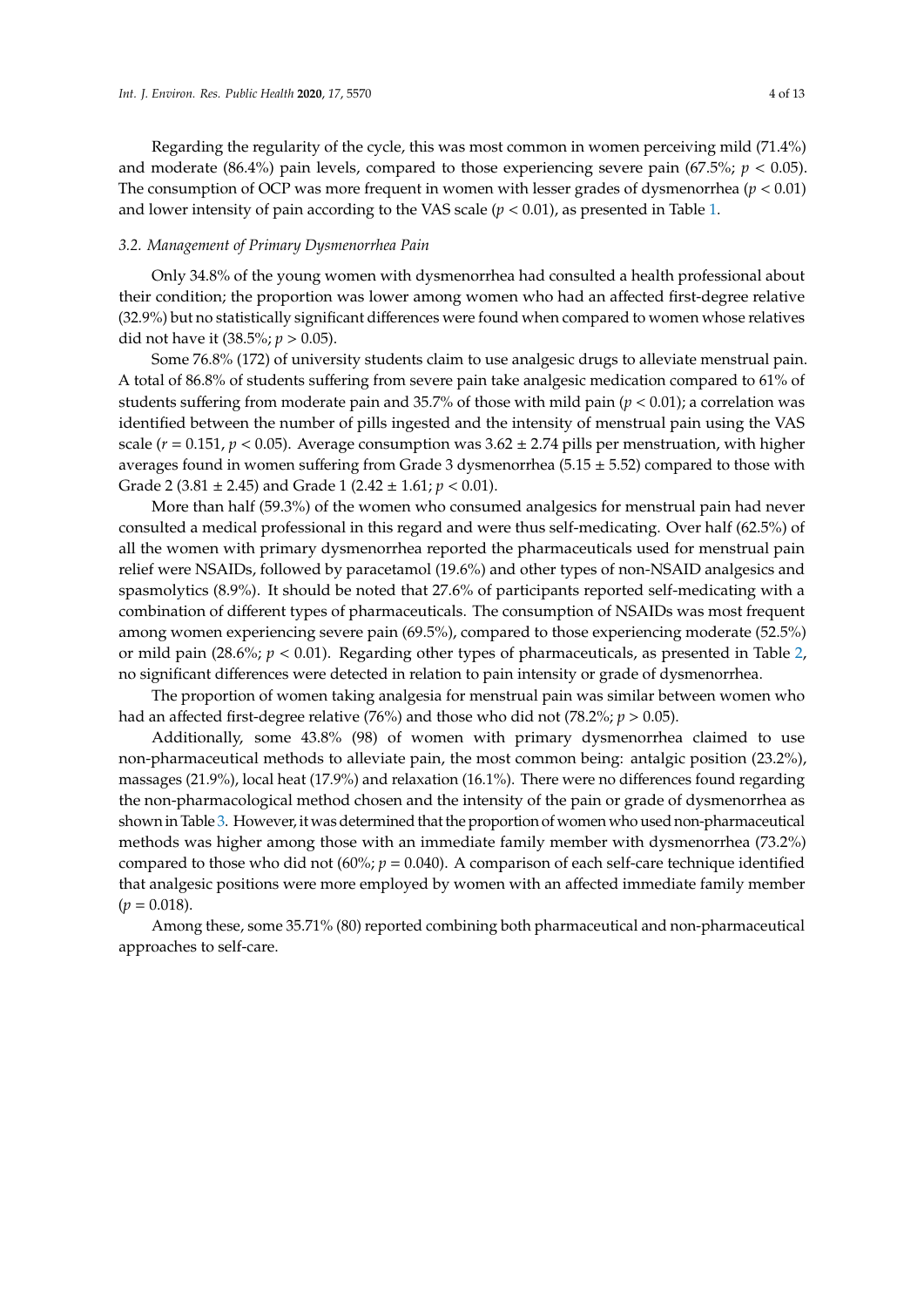<span id="page-4-0"></span>

| Sociodemographic and<br><b>Gynecological Variables</b> |        |                                              | Pain Intensity VAS                               |                                                 |                                   | <b>Grade of Dysmenorrhea</b>                  |                                                            |                                                         |                                           |                                                                   |                      |  |  |
|--------------------------------------------------------|--------|----------------------------------------------|--------------------------------------------------|-------------------------------------------------|-----------------------------------|-----------------------------------------------|------------------------------------------------------------|---------------------------------------------------------|-------------------------------------------|-------------------------------------------------------------------|----------------------|--|--|
|                                                        |        | Mild<br>$(n = 14)$<br>$n$ (%)/<br>$M \pm DS$ | Moderate<br>$(n = 59)$<br>$n$ (%)/<br>$M \pm DS$ | Severe<br>$(n = 151)$<br>$n$ (%)/<br>$M \pm DS$ | p-Value                           | $\bf{0}$<br>$(n = 2)$<br>n (%)/<br>$M \pm DS$ | 1<br>$(n = 76)$<br>$n \frac{\frac{6}{3}}{2}$<br>$M \pm DS$ | $\overline{2}$<br>$(n = 133)$<br>$n$ (%)/<br>$M \pm DS$ | 3<br>$(n = 13)$<br>$n$ (%)/<br>$M \pm DS$ | <b>Total</b><br>$n$ (%)/<br>$\mathbf{M} \pm \mathbf{D}\mathbf{S}$ | $p$ -Value           |  |  |
| Age                                                    |        | $20.29 \pm 1.77$                             | $20.83 \pm 1.78$                                 | $21.07 \pm 2.42$                                | 0.397 <sup>a</sup>                | $21.50 \pm 2.12$                              | $20.79 \pm 1.87$                                           | $21.02 \pm 2.47$                                        | $21.31 \pm 1.84$                          | $20.96 \pm 2.24$                                                  | 0.813 <sup>a</sup>   |  |  |
| Setting                                                | Urban  | $13(7.7\%)$                                  | 43 (25.6%)                                       | 112 (66.7%)                                     | 0.276 b                           | $1(0.6\%)$                                    | 56 (33.3%)                                                 | $101(60.1\%)$                                           | 10(6%)                                    | 168 (75%)                                                         | 0.843 <sup>b</sup>   |  |  |
|                                                        | Rural  | 1(1.8)                                       | $16(28.6\%)$                                     | $39(69.6\%)$                                    |                                   | $1(1.8\%)$                                    | 20 (35.7%)                                                 | 32 $(57.1\%)$                                           | $3(5.4\%)$                                | 56 (25%)                                                          |                      |  |  |
| BMI                                                    |        | $20.63 \pm 1.38$                             | $22.33 \pm 3.18$                                 | $22.47 \pm 3.37$                                | $0.131$ <sup>a</sup>              | $25.26 \pm 2.73$                              | $22.16 \pm 2.90$                                           | $22.41 \pm 3.52$                                        | $21.77 \pm 2.34$                          | $22.31 \pm 3.25$                                                  | 0.528 <sup>a</sup>   |  |  |
| Age at menarche                                        |        | $12.5 \pm 1.51$                              | $12.27 \pm 1.42$                                 | $12.07\pm1.55$                                  | $0.455$ <sup>a</sup>              | $13.00 \pm 1.41$                              | $12.09 \pm 1.49$                                           | $12.24 \pm 1.56$                                        | $11.46 \pm 1.13$                          | $12.15 \pm 1.52$                                                  | $0.275$ <sup>a</sup> |  |  |
| Duration of menstrual cycle                            |        | $28.57 \pm 4.27$                             | $28.64 \pm 3.34$                                 | $29.25 \pm 4.85$                                | $0.621$ <sup>a</sup>              | $28.50 \pm 6.36$                              | $28.07 \pm 3.70$                                           | $29.55 \pm 4.81$                                        | $29.62 \pm 4.29$                          | $29.04 \pm 4.47$                                                  | 0.137 <sup>a</sup>   |  |  |
| Duration of period                                     |        | $5.43 \pm 1.16$                              | $4.61 \pm 1.16$                                  | $5.15 \pm 1.27$                                 | $0.008$ <sup>a<sub>,*</sub></sup> | $3.00 \pm 0.00$                               | $4.95 \pm 1.10$                                            | $5.08 \pm 1.30$                                         | $5.31 \pm 1.55$                           | $5.02 \pm 1.26$                                                   | $0.096$ <sup>a</sup> |  |  |
| Days of pain                                           |        | $2.08 \pm 0.49$                              | $2.10 \pm 0.78$                                  | $2.45 \pm 1.16$                                 | $0.057$ <sup>a</sup>              | $1.50 \pm 0.71$                               | $2.09 \pm 0.83$                                            | $2.36 \pm 1.00$                                         | $3.69 \pm 1.65$                           | $2.34 \pm 10.6$                                                   | $0.000^{a,*}$        |  |  |
|                                                        | Light  | $2(6.7\%)$                                   | $10(33.3\%)$                                     | $18(60\%)$                                      |                                   | $0(0\%)$                                      | 14 (46.7%)                                                 | $16(53.3\%)$                                            | $0(0\%)$                                  | $30(13.5\%)$                                                      | 0.183 <sup>b</sup>   |  |  |
| Flow                                                   | Medium | $9(6.5\%)$                                   | 43 (30.9%)                                       | $87(62.6\%)$                                    | $0.048^{b,*}$                     | $2(1.4\%)$                                    | 49 (35.5%)                                                 | 78 (56.5%)                                              | $9(6.5\%)$                                | 138 (61.9%)                                                       |                      |  |  |
|                                                        | Heavy  | $3(5.5\%)$                                   | $6(10.9\%)$                                      | 46 $(83.6\%)$                                   |                                   | $0(0\%)$                                      | 12 (21.8%)                                                 | 39 (70.9%)                                              | $4(7.3\%)$                                | 55 (24.7%)                                                        |                      |  |  |
| Regular                                                | No     | $4(6.6\%)$                                   | $8(13.1\%)$                                      | 49 (80.3%)                                      | $0.022^{b,*}$                     | $1(1.6\%)$                                    | $9(14.8\%)$                                                | 46 (75.4%)                                              | $5(8.2\%)$                                | $61(27.2\%)$                                                      | $0.003^{b,*}$        |  |  |
|                                                        | Yes    | $10(6.1\%)$                                  | 51 (31.3%)                                       | $102(62.6\%)$                                   |                                   | $1(0.6\%)$                                    | $67(41.1\%)$                                               | 87 (53.4%)                                              | $8(4.9\%)$                                | 163 (72.8%)                                                       |                      |  |  |
| $OCP$                                                  | No.    | $7(4.1\%)$                                   | $40(23.3\%)$                                     | 125(72.7%)                                      | $0.003^{b,*}$                     | $1(0.6\%)$                                    | 48 (27.9%)                                                 | 113 (65.7%)                                             | $10(5.8\%)$                               | 172 (76.8%)                                                       | $0.003^{b,*}$        |  |  |
|                                                        | Yes    | $7(13.5\%)$                                  | $19(36.5\%)$                                     | $26(50\%)$                                      |                                   | $1(1.9\%)$                                    | 28 (53.8%)                                                 | $20(38.5\%)$                                            | $3(5.8\%)$                                | 52 (23.3%)                                                        |                      |  |  |

**Table 1.** Comparison of sociodemographic and gynecological factors between women with different levels of menstrual pain and grades of dysmenorrhea.

<sup>a</sup> one-way ANOVA test,  $\frac{b}{c}$  Chicuadrado test,  $\frac{*}{p}$  < 0.05.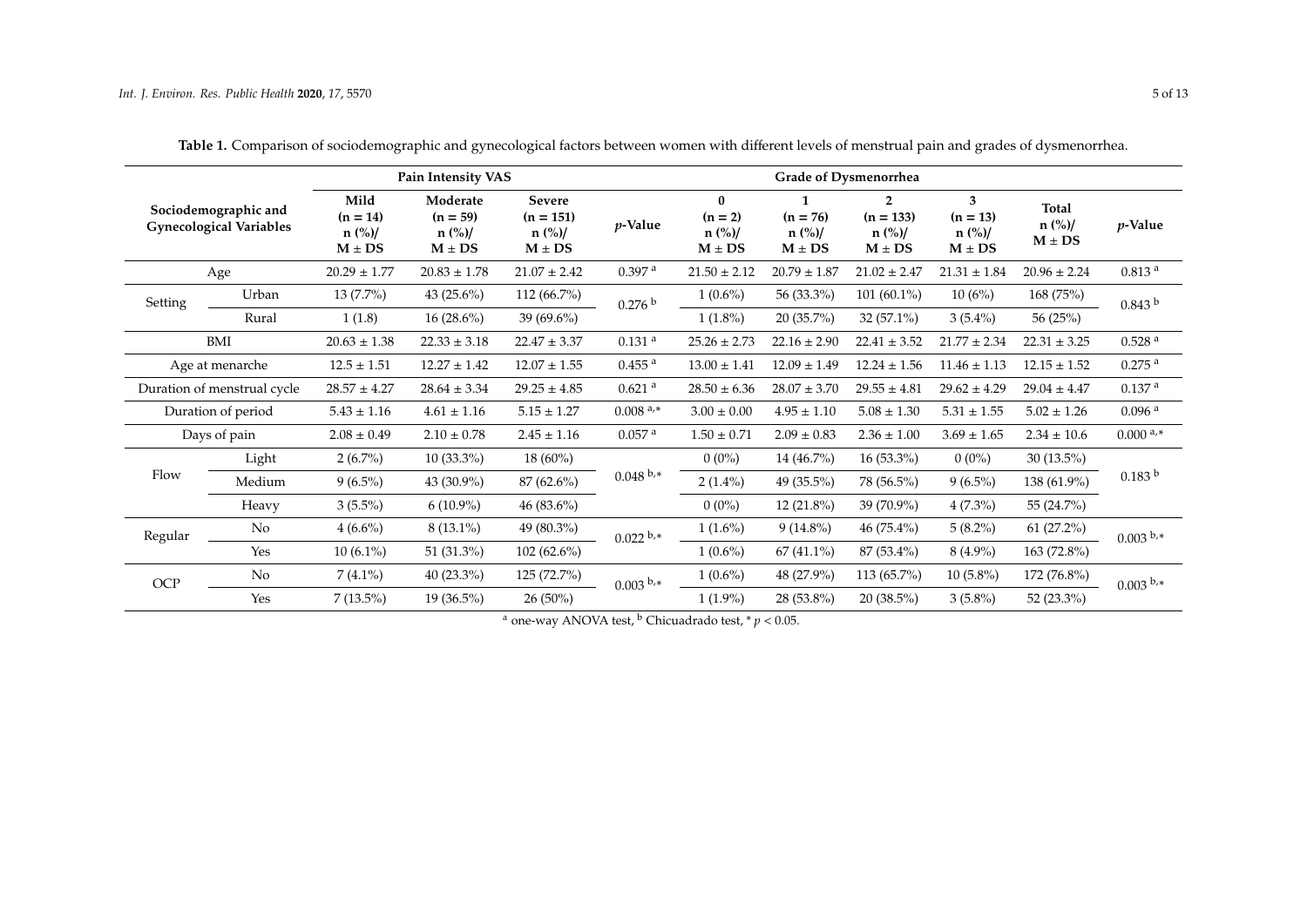| <b>Method of Pain Relief</b> |     | Pain Intensity VAS |                     |                          |                      |              | <b>Grade of Dysmenorrhea</b> |              |             |               |                              |
|------------------------------|-----|--------------------|---------------------|--------------------------|----------------------|--------------|------------------------------|--------------|-------------|---------------|------------------------------|
|                              |     | Mild<br>$n$ (%)    | Moderate<br>$n$ (%) | <b>Severe</b><br>$n$ (%) | p-Value <sup>a</sup> | 0<br>$n$ (%) | $n$ (%)                      | $n$ (%)      | $n$ (%)     | <b>Total</b>  | <i>p</i> -Value <sup>a</sup> |
| Pharmaceutical Method        | No  | $9(17.3\%)$        | 23 (44.2%)          | $20(38.5\%)$             | $0.000*$             | $2(3.8\%)$   | 39(75%)                      | $11(21.2\%)$ | $0(0\%)$    | 52 $(23.3\%)$ | $0.000*$                     |
|                              | Yes | $5(2.9\%)$         | $36(20.9\%)$        | 131 (76.2%)              |                      | $0(0\%)$     | $37(21.5\%)$                 | 122 (70.9%)  | $13(7.6\%)$ | 172 (76.8%)   |                              |
| Non-Pharmaceutical Method    | No  | $9(7.1\%)$         | 34(27%)             | 83 (65.9%)               | 0.773                | $2(1.6\%)$   | 50 (39.7%)                   | 69 (54.8%)   | 5(4%)       | $126(56.3\%)$ | 0.070                        |
|                              | Yes | $5(5.1\%)$         | $25(25.5\%)$        | $68(69.4\%)$             |                      | $0(0\%)$     | $26(26.5\%)$                 | $64(65.3\%)$ | $8(8.2\%)$  | 98 (43.8%)    |                              |

**Table 2.** Method of pain relief chosen by women with dysmenorrhea according to pain intensity (VAS) and grade of dysmenorrhea (Andersch and Milsom scale).

<sup>a</sup> Chicuadrado test,  $* p < 0.05$ .

**Table 3.** Method of pain management chosen by women with dysmenorrhea according to pain intensity (VAS) and grade of dysmenorrhea (Andersch and Milsom scale).

<span id="page-5-0"></span>

| <b>Method of Pain Management</b> |     |                 | Pain Intensity VAS  |                   |                         | Grade of Dysmenorrhea |              |                           |              |               |                         |
|----------------------------------|-----|-----------------|---------------------|-------------------|-------------------------|-----------------------|--------------|---------------------------|--------------|---------------|-------------------------|
|                                  |     | Mild<br>$n$ (%) | Moderate<br>$n$ (%) | Severe<br>$n$ (%) | $p$ -Value <sup>a</sup> | $\bf{0}$<br>$n$ (%)   | $n$ (%)      | $\overline{2}$<br>$n$ (%) | 3<br>$n$ (%) | Total n (%)   | $p$ -Value <sup>a</sup> |
| Acupressure                      | No  | $14(6.3\%)$     | 59 (26.7%)          | 148 (67%)         | 0.480                   | $2(0.9\%)$            | 76 (34.4%)   | 130 (58.8%)               | $13(5.9\%)$  | 221 (98.7%)   | 0.556                   |
|                                  | Yes | $0(0\%)$        | $0(0\%)$            | 3(2%)             |                         | $0(0\%)$              | $0(0\%)$     | $3(2.3\%)$                | $0(0\%)$     | $3(1.3\%)$    |                         |
| Acupuncture                      | No  | $14(6.3\%)$     | 59 (26.5%)          | 150 (67.3%)       | 0.784                   | $2(0.9\%)$            | 76 (34.1%)   | 132 (59.2%)               | $13(5.8\%)$  | 223 (99.6%)   | 0.876                   |
|                                  | Yes | $0(0\%)$        | $0(0\%)$            | $1(0.7\%)$        |                         | $0(0\%)$              | $0(0\%)$     | $1(0.8\%)$                | $0(0\%)$     | $1(0.4\%)$    |                         |
| Relaxation                       | No  | $13(6.9\%)$     | 49 (26.1%)          | 126(67%)          | 0.642                   | $2(1.1\%)$            | 64 (34%)     | 111 (59%)                 | $11(5.9\%)$  | 188 (83.9%)   | 0.937                   |
|                                  | Yes | $1(7.1\%)$      | 10 (27.8%)          | $25(69.4\%)$      |                         | $0(0\%)$              | $12(33.3\%)$ | $22(61.1\%)$              | $2(5.6\%)$   | $3(16.1\%)$   |                         |
| Antalgic Position                | No  | 11 $(6.4\%)$    | 47 (27.3%)          | 114 (66.3%)       | 0.803                   | $2(1.2\%)$            | 64 (37.2%)   | 98 (57%)                  | $8(4.7\%)$   | 172 (76.8%)   | 0.147                   |
|                                  | Yes | $3(5.8\%)$      | $12(23.1\%)$        | $37(71.2\%)$      |                         | $0(0\%)$              | $12(23.1\%)$ | $35(67.3\%)$              | $5(9.6\%)$   | 52 $(23.2\%)$ |                         |
| Massages                         | No  | $12(6.9\%)$     | 51 $(29.1\%)$       | $112(64.0\%)$     | 0.120                   | $2(1.1\%)$            | $67(38.3\%)$ | 98 (56%)                  | $8(4.6\%)$   | 175 (78.1%)   | $0.034*$                |
|                                  | Yes | $2(4.1\%)$      | $8(16.3\%)$         | 39 $(79.6\%)$     |                         | $0(0\%)$              | $9(18.4\%)$  | $35(71.4\%)$              | $5(10.2\%)$  | 49 (21.9%)    |                         |
| Musicotherapy                    | No  | $14(6.5\%)$     | 56 (26.2%)          | 144 (67.3%)       | 0.698                   | 2(09%)                | 73 (31.4%)   | 126 (58.9%)               | $13(6.1\%)$  | 214 (95.5%)   | 0.814                   |
|                                  | Yes | $0(0\%)$        | $3(30\%)$           | 7(70%)            |                         | $0(0\%)$              | $3(30\%)$    | 7(70%)                    | $0(0\%)$     | $10(4.5\%)$   |                         |
| Watch TV                         | No  | $13(6.2\%)$     | 57 (27.3%)          | 139 (66.5%)       | 0.493                   | 2(1%)                 | 71 (34%)     | 124 (59.3%)               | $12(5.7\%)$  | 209 (93.3%)   | 0.983                   |
|                                  | Yes | $1(6.7\%)$      | $2(13.3\%)$         | $12(80\%)$        |                         | $0(0\%)$              | $5(33.3\%)$  | $9(60\%)$                 | $1(6.7\%)$   | $15(6.7\%)$   |                         |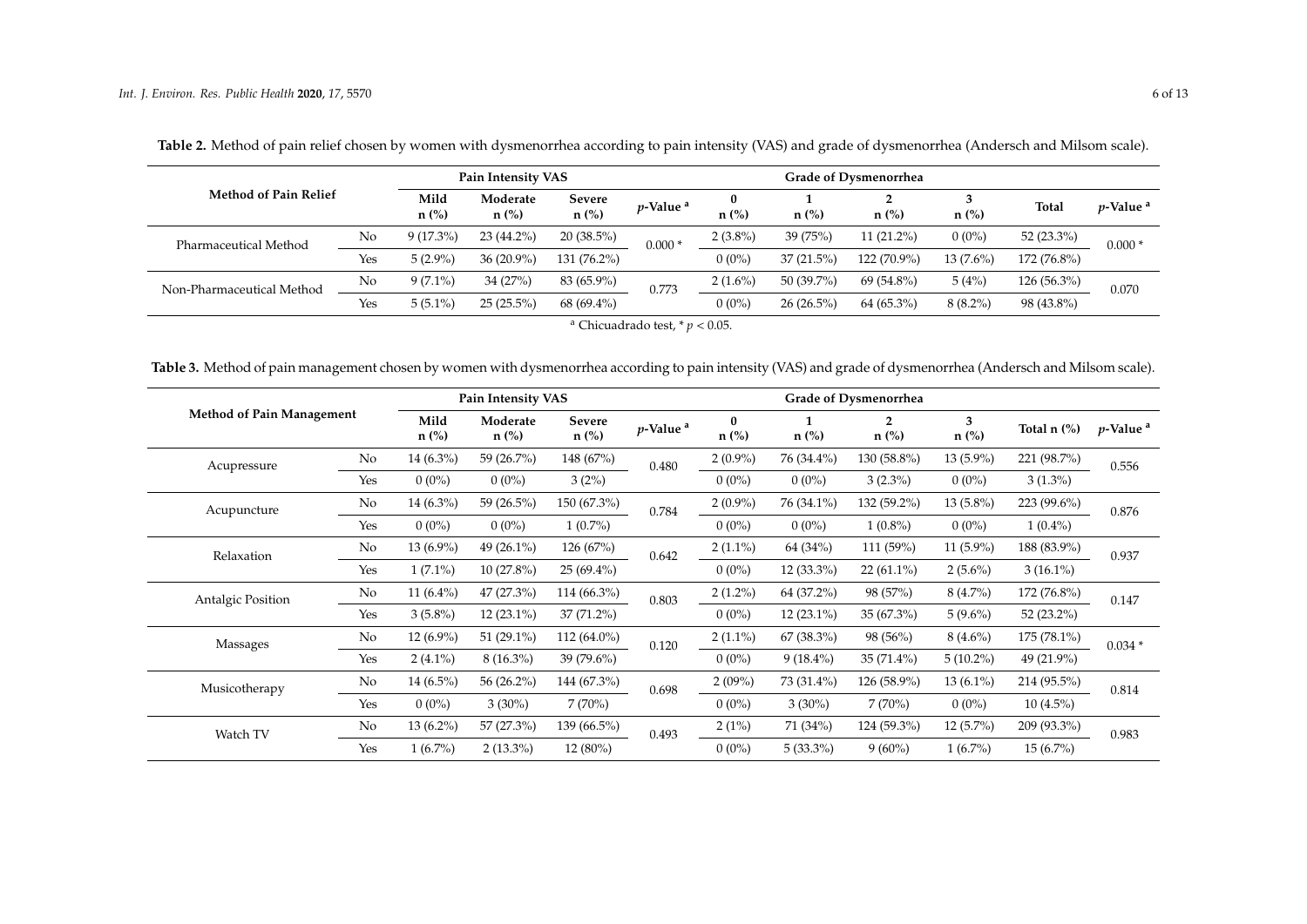<span id="page-6-0"></span>

|                                  |     |              | Pain Intensity VAS |                          |                         | Grade of Dysmenorrhea |                         |                           |              |                                      |                              |
|----------------------------------|-----|--------------|--------------------|--------------------------|-------------------------|-----------------------|-------------------------|---------------------------|--------------|--------------------------------------|------------------------------|
| <b>Method of Pain Management</b> |     |              | Moderate<br>n (%)  | <b>Severe</b><br>$n$ (%) | $p$ -Value <sup>a</sup> | $\bf{0}$<br>$n$ (%)   | $\mathbf{1}$<br>$n$ (%) | $\overline{2}$<br>$n$ (%) | 3<br>n (%)   | Total $n$ $\left(\frac{9}{6}\right)$ | <i>p</i> -Value <sup>a</sup> |
| Listen to Music                  | No  | $13(6.2\%)$  | 57 (27.3%)         | 139 (66.5%)              | 0.493                   | $2(1\%)$              | 66 (34%)                | 114 (58.8%)               | $12(6.2\%)$  | 194 (86.6%)                          | 0.857                        |
|                                  | Yes | $1(6.7\%)$   | $2(13.3\%)$        | $12(7.9\%)$              |                         | $0(0\%)$              | $10(33.3\%)$            | $19(63.3\%)$              | $1(3.3\%)$   | $30(13.4\%)$                         |                              |
| Aromatherapy                     | No  | $14(6.4\%)$  | 57 (25.9%)         | 149 (67.7%)              | 0.521                   | $2(0.9\%)$            | 73 (33.2%)              | 132 (60%)                 | $13(5.9\%)$  | 220 (98.2%)                          | 0.375                        |
|                                  | Yes | $0(0\%)$     | $2(50\%)$          | $2(50\%)$                |                         | $0(0\%)$              | 3(75%)                  | 1(25%)                    | $0(0\%)$     | $4(1.8\%)$                           |                              |
| <b>TENS</b>                      | No  | 14 $(6.3\%)$ | 59 (26.3%)         | 151 (67.4%)              |                         | $2(0.9\%)$            | 76 (33.9%)              | 133 (59.4%)               | $13(5.8\%)$  | 224 (100%)                           |                              |
|                                  | Yes | $0(0\%)$     | $0(0\%)$           | $0(0\%)$                 |                         | $0(0\%)$              | $0(0\%)$                | $0(0\%)$                  | $0(0\%)$     | $0(0\%)$                             |                              |
| Local Heat                       | No  | 11(6%)       | 49 (26.6%)         | $124(67.4\%)$            | 0.925                   | $2(1.1\%)$            | 64 (34.8%)              | 109 (59.2%)               | $9(4.9\%)$   | 184 (82.1%)                          | 0.544                        |
|                                  | Yes | $3(7.5\%)$   | 10(25%)            | 27 (67.5%)               |                         | $0(0\%)$              | $12(30\%)$              | $24(60\%)$                | $10(30.8\%)$ | 40 (17.9%)                           |                              |
| Consume Alcohol                  | No  | $14(6.5\%)$  | 57 (26.5%)         | 144 (67%)                | 0.672                   | $2(0.9\%)$            | 74 (34.4%)              | 128 (59.5%)               | $11(5.1\%)$  | 215 (96%)                            | 0.184                        |
|                                  | Yes | $0(0\%)$     | $2(22.2\%)$        | $7(77.8\%)$              |                         | $0(0\%)$              | $2(22.2\%)$             | $5(55.6\%)$               | $2(22.2\%)$  | 9(4%)                                |                              |
| Cannabis                         | No  | $14(6.3\%)$  | 58 (26.0%)         | 151 (67.4%)              | 0.245                   | $2(0.9\%)$            | 76 (34.1%)              | 132 (59.2%)               | $13(5.8\%)$  | 223 (99.6%)                          | 0.876                        |
|                                  | Yes | $0(0\%)$     | $1(100\%)$         | $0(0\%)$                 |                         | $0(0\%)$              | $0(0\%)$                | $1(100\%)$                | $0(0\%)$     | $1(0.4\%)$                           |                              |
| <b>Breathing Exercises</b>       | No  | $14(6.3\%)$  | 59 (26.5%)         | 150 (67.3%)              | 0.784                   | $2(0.9\%)$            | 76 (34.1%)              | 132 (59.2%)               | $13(5.8\%)$  | 223 (99.6%)                          | 0.876                        |
|                                  | Yes | $0(0\%)$     | $0(0\%)$           | $1(100\%)$               |                         | $0(0\%)$              | $0(0\%)$                | $1(100\%)$                | $0(0\%)$     | $1(0.4\%)$                           |                              |
| Evening Primrose Oil             | No  | $14(6.3\%)$  | 59 (26.3%)         | 151 (67.4%)              | $\overline{a}$          | $2(0.9\%)$            | 76 (33.9%)              | 133 (59.4%)               | $13(5.8\%)$  | 224 (100%)                           |                              |
|                                  | Yes | $0(0\%)$     | $0(0\%)$           | $0(0\%)$                 |                         | $0(0\%)$              | $0(0\%)$                | $0(0\%)$                  | $0(0\%)$     | $0(0\%)$                             |                              |
| Corset                           | No  | $14(6.3\%)$  | 58 (26.0%)         | 151 (67.4%)              | 0.245                   | $2(0.9\%)$            | 76 (33.9%)              | 132 (59.2%)               | $13(5.8\%)$  | 223 (99.6%)                          | 0.876                        |
|                                  | Yes | $0(0\%)$     | $1(100\%)$         | $0(0\%)$                 |                         | $0(0\%)$              | $0(0\%)$                | $1(100\%)$                | $0(0\%)$     | $1(0.4\%)$                           |                              |
| Meditation                       | No  | $14(6.3\%)$  | 59 (26.5%)         | 150 (67.3%)              | 0.245                   | $2(0.9\%)$            | 75 (33.6%)              | 133 (59.4%)               | $13(5.8\%)$  | 223 (99.6%)                          | 0.582                        |
|                                  | Yes | $0(0\%)$     | $0(0\%)$           | $1(100\%)$               |                         | $0(0\%)$              | $1(100\%)$              | $0(0\%)$                  | $0(0\%)$     | $1(0.4\%)$                           |                              |
| Exercise                         | No  | $13(5.8\%)$  | 59 (26.3%)         | 151 (67.4%)              | $0.001 *$               | $2(0.9\%)$            | 75 (33.6%)              | 133 (59.4%)               | $13(5.8\%)$  | 223 (99.6%)                          | 0.582                        |
|                                  | Yes | $1(100\%)$   | $0(0\%)$           | $0(0\%)$                 |                         | $0(0\%)$              | $1(100\%)$              | $0(0\%)$                  | $0(0\%)$     | $1(0.4\%)$                           |                              |
| <b>Sexual Relations</b>          | No  | $13(5.8\%)$  | 59 (26.3%)         | 151 (67.4%)              | $0.001*$                | $2(0.9\%)$            | 75 (33.6%)              | $133(59.4\%)$             | $13(5.8\%)$  | 223 (99.6%)                          | 0.582                        |
|                                  | Yes | $1(100\%)$   | $0(0\%)$           | $0(0\%)$                 |                         | $0(0\%)$              | $1(100\%)$              | $0(0\%)$                  | $0(0\%)$     | $1(0.4\%)$                           |                              |

**Table 3.** *Cont.*

<sup>a</sup> Chicuadrado test,  $* p < 0.05$ , (TENS): Transcutaneus Electrical Nervious Stimulation.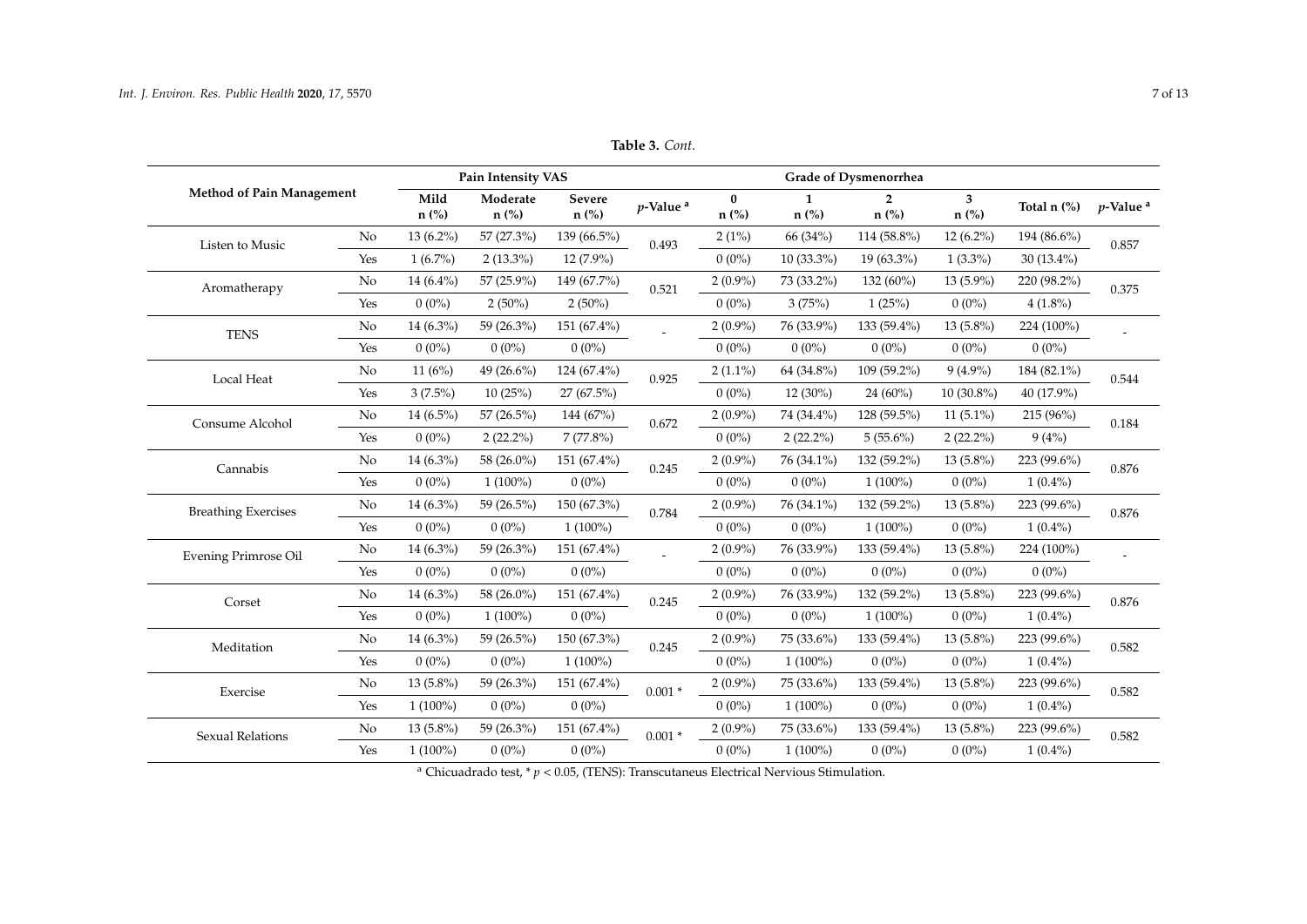## *3.3. Perceived E*ff*ectiveness of Pain Relief*

In analyzing the perceived effectiveness of the method used by participants for pain relief from primary dysmenorrhea, findings showed that, with regard to the consumption of pharmaceuticals, 87.8% believed analgesics to be effective in relieving menstrual pain. Of those who consumed NSAIDs, 83.1% reported these analgesics to be effective, 81.8% of those taking paracetamol and 70% of those who consumed other non-NSAIDs analgesics and spasmolytics.

Some 79.6% (78) of participants who used non-pharmaceutical methods reported them to be effective. An analysis of reporting by women using other forms of pain management showed that 100% satisfaction of those using acupressure, acupuncture, aromatherapy, wore a corset, did exercise, had sexual relations, consumed cannabis or meditated; 90% of those using musicotherapy were satisfied; 88.9% of those using relaxation techniques; 87.5% of those using local heat, 77.6% of those using massages; 76.9% of those using antalgic position techniques; 73.3% of those who listened to music and 60% of those who watched television as a means of distraction.

Some 85% of participants who use a combination of pharmaceutical and non-pharmaceutical methods reported this to be effective.

Comparing the perceived efficacy of the use of pharmacological and non-pharmacological methods with the efficacy in women who had and did not have first-degree relatives affected with dysmenorrhea, no differences were found.

A higher percentage of women considered their pharmacological control by means of analgesics effective among those who had consulted a health professional and consumed it on medical advice (60.8%), when compared to those who had not consulted and were self-medicating  $(40\%)$ ;  $p < 0.01$ ). Regarding the comparison of satisfaction with non-pharmacological methods in the same groups, although there was also a higher percentage of satisfied women who had consulted a health professional, these differences were not found to be statistically significant.

## **4. Discussion**

The present study aimed to analyze the methods of pain relief used by female university students in the south of Spain, specifically Huelva, suffering from primary dysmenorrhea. Some 76.8% of participant consumed analgesics and 43.8% employed non-pharmaceutical methods. With regard to the consumption of pharmaceutical products, it should be noted that a direct correlation was identified between the intensity of pain measured on the VAS scale and the number of pills taken per menstruation  $(r = 0.151, p < 0.05)$ . However, more than half of the participants had never consulted a medical professional and were thus self-medicating, most commonly using NSAIDs. The consumption of NSAIDs was most frequent among women suffering from severe dysmenorrhea. Furthermore, the most common non-pharmaceutical methods of pain relief were antalgic positions, massages, local heat and relaxation techniques; the use of these methods does not appear to be related with the intensity of pain nor the grade of dysmenorrhea. Among women who had a first-degree relative with dysmenorrhea, the use of non-pharmacological methods was more common and they consulted health professionals less about it. We also identified a higher percentage of women who considered their method of pain management effective among those who had consulted a health professional about it.

Self-management of pain without consulting a medical professional is highly common, as shown in prior studies in other parts of the world [\[8,](#page-10-4)[14\]](#page-10-10) and in other regions of Spain [\[11\]](#page-10-7). The majority of participants (76.8%) chose pharmaceuticals for relief of menstrual pain compared to only 43.8% who use non-pharmaceutical methods of self-care. The proportion of women who consume analgesics was higher than reported in a recent systematic review and meta-analysis [\[14\]](#page-10-10) but similar to the findings of prior study conducted in the United States [\[35\]](#page-11-15); however, the use of non-pharmaceutical methods was lower than reported in the most prior studies [\[14](#page-10-10)[,36\]](#page-11-16). It is worth noting that our study found that the consumption of analgesics, specifically NSAIDs, was much higher in women suffering from severe pain.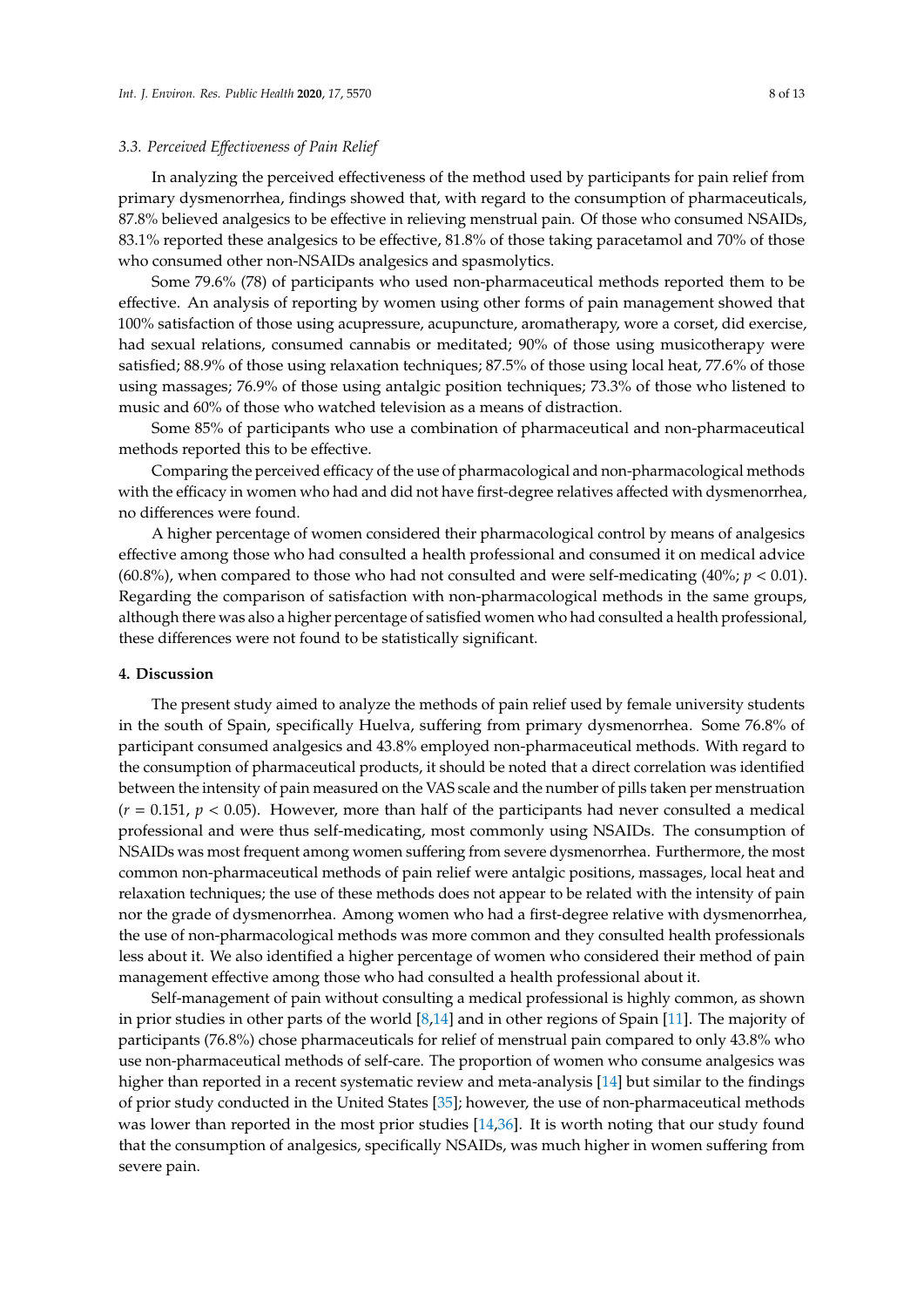It is worrying to have identified a high percentage of women who were self-medicating (59.3%) among future health professionals who will take responsibility for patient safety in the near future. These results are consistent with a previous review that identified variable figures between 21–96% of self-medication in women with dysmenorrhea [\[8\]](#page-10-4) and others highlight that this type of practice is more frequent in health science students compared to women from other disciplines [\[37](#page-11-17)[,38\]](#page-12-0). According to the previous literature, self-medication with OTC and NSAIDs for chronic pain can lead to poor pain management, various side effects including gastrointestinal side effects and rare but serious drug interactions when they occur [\[17,](#page-11-0)[19,](#page-11-2)[20\]](#page-11-3).

However, our study found no relation between the use of non-pharmaceutical methods and pain intensity or grade of dysmenorrhea, as opposed to the findings of Chen et al., who found greater use of non-pharmaceutical methods among Chinese women the greater their menstrual pain [\[36\]](#page-11-16). Findings show that the use of non-pharmaceutical methods was more frequent among women with an immediate family member with dysmenorrhea, which seems to indicate that the choice of these methods is more related to cultural or sociodemographic factors rather than the intensity or grade of dysmenorrhea itself. Earlier studies have found that mothers and sisters are the principal source of information about methods of pain relief for young women with dysmenorrhea [\[8\]](#page-10-4). A prior study conducted in Hong Kong found that other variables, apart from pain intensity, such as age, menstrual health education, even the educational level of parents can influence self-care agency and self-care behavior among adolescent girls with dysmenorrhea [\[39\]](#page-12-1). Other authors have found that personal beliefs and the capacity for self-control are also factors in the choice of pain management strategies for primary dysmenorrhea [\[35\]](#page-11-15). All of these findings point to the need for further study in different contexts and regions.

The results of our study were in line with those of O'Connell et al. and Midilli et al. regarding the most common non-pharmaceutical methods, especially local heat as a method of pain relief [\[40,](#page-12-2)[41\]](#page-12-3). Our findings also coincided with the only study of self-care methods among Spanish university students with dysmenorrhea, identifying antalgic positions and local heat as the most frequent method of non-pharmaceutical menstrual pain relief [\[12\]](#page-10-8). Compared to studies conducted in other countries, our study found that a lower proportion of women used non-pharmaceutical methods to relieve dysmenorrhea, specifically, a lower number of women used relaxation or distraction techniques such as watching television or listening to music [\[35](#page-11-15)[,40](#page-12-2)[,42,](#page-12-4)[43\]](#page-12-5). These differences in the choice of non-pharmaceutical methods may be attributable to educational, economic, ethnic and sociocultural factors as indicated in previous studies [\[14\]](#page-10-10).

With regard to the perceived effectiveness of analgesics in relieving menstrual pain, our findings show that 83.1% of participants consider NSAIDs to be effective while 16.9% do not. These results are in line with those published by Oladosu et al., which estimated that 18% of women with primary dysmenorrhea are resistant to NSAIDs [\[27\]](#page-11-9). However, satisfaction with paracetamol for pain relief was higher than that found in other studies [\[14\]](#page-10-10), which may encourage further research into other forms of pain management. However, the consumed dose of analgesics was not recorded and taking into account that NSAIDs are sold over the counter in Spain and most women were self-medicating. Therefore, it may be that some women who expressed inefficacy are attributable to the fact that the dose ingested was subtherapeutic as already indicated in a previous study [\[17\]](#page-11-0).

Furthermore, the results of our study on the perceived effectiveness of non-pharmaceutical methods was similar to the findings of a systematic review published in 2019 by Armour et al. on the use of local heat, exercise and acupressure in pain relief [\[24\]](#page-11-7). However, there is no coherence between self-care methods with proven effectiveness and the frequency of their use by the majority of participants in our study, which would appear to point to a significant lack of education in this regard. In our results, it also highlights that the percentage of women who considered their pain management method effective was higher in those who used some non-pharmacological methods (acupressure, acupuncture, aromatherapy, wore a corset, exercise, had sexual relations, consumed cannabis or meditated, musicotherapy, relaxation techniques and local heat) compared to the percentage of women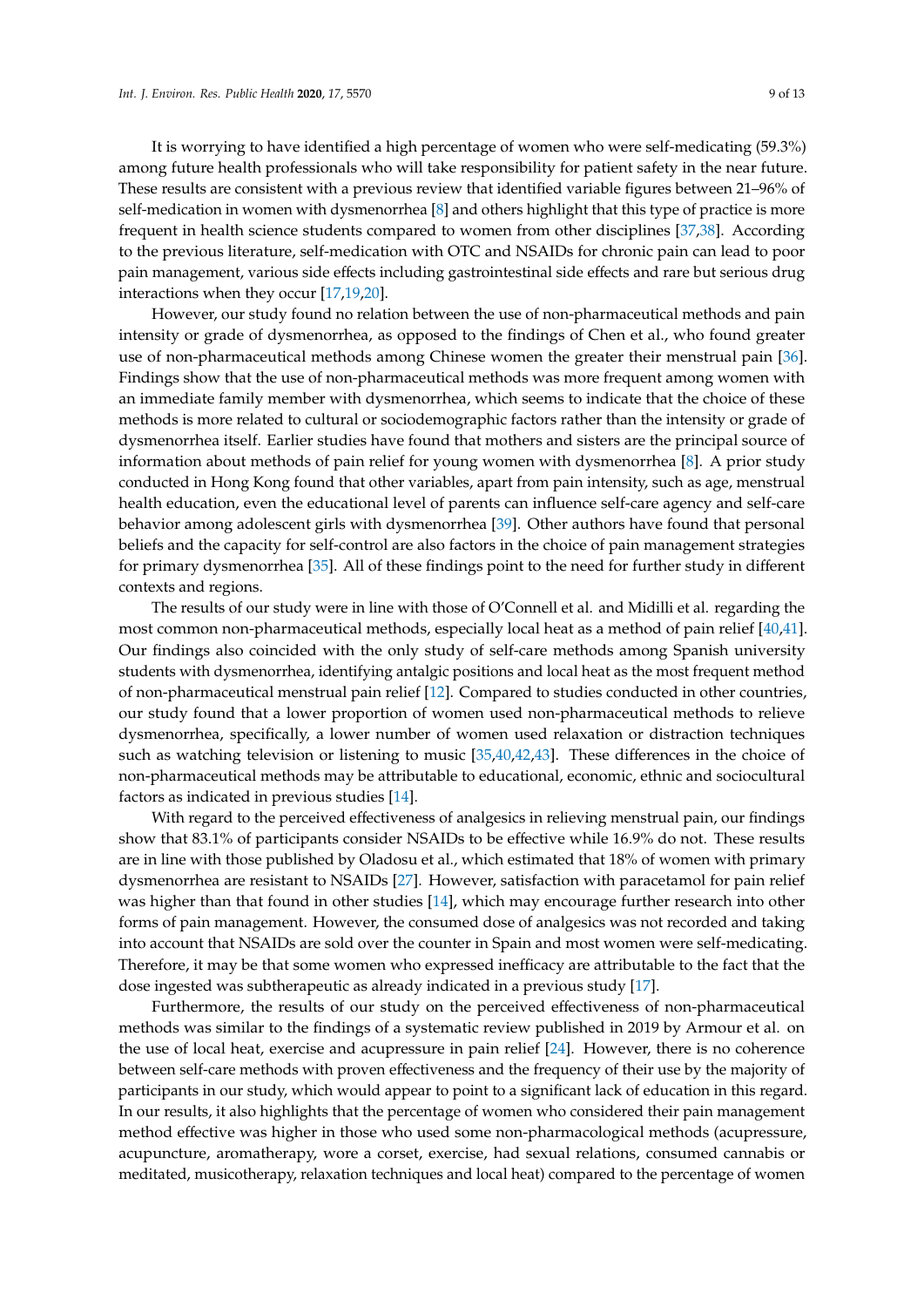who considered the use of NSAIDs effective. However, non-pharmacological methods are used less than pharmacological ones in our population, probably due to ignorance, poor integration in our society and health field and lack of trust despite the fact that some of them have proven to be effective against this pain and have fewer side effects than drugs. Previous studies have identified that the correct use of nonprescription medicines can be improved by educating consumers in the understanding of labeling and risk assessment [\[44\]](#page-12-6). Menstrual pain management could also be improved by implementing educational programs on menstrual pain management and self-medication and its risks aimed at the community that could also be developed in the educational setting from early stages. Previous studies suggest that the correct use of OTC drugs could be improved by educating consumers in understanding labeling and risk assessment.

This study is an initial investigation into the methods of self-care used by university students in the south of Spain in managing with primary dysmenorrhea and the perceived effectiveness of these methods. However, the results should be interpreted with caution given the limitations of the research as a cross-sectional study, evaluating perceived effectiveness through self-reporting and with a sample limited to a single university and faculty. The design is cross-sectional and having included only nursing students limits the possibility of generalizing the results. Being a student nurse and receiving training in various related subjects, such as pharmacology and gynecology, is likely to influence the treatment of dysmenorrhea and the ability to self-medicate. There is also a participation bias in being future health professionals who suffer from a health-related problem, all of which may have led to an overestimation of drug consumption. In the near future, it is planned to carry out a multi-centre study involving students from different disciplines in both health and other sciences, which would allow the results to be compared. It would also be interesting if the study were a longitudinal one on health sciences students to evaluate the impact of university training and life from the time they enter to the time they complete their studies.

On the other hand, it would be interesting to continue in this line of research by exploring the reasons why women choose their method of pain self-management, to analyze their knowledge of pharmacological and non-pharmacological methods for the management of their dysmenorrhea, and to explore why many of them do not consult a health professional.

## **5. Conclusions**

Spanish university students with primary dysmenorrhea do not generally consult a healthcare professional and the majority chose to self-medicate to manage their menstrual pain. Less than half use non-pharmacological methods of pain relief and their preferences are not related either to the intensity of menstrual pain or to the proven effectiveness of these methods. Thus, the choice of pain relief methods seems to be subject to educational and cultural factors, influenced mainly by the family context. Women with a first-degree relative with dysmenorrhea use more non-pharmacological methods and consult fewer health professionals about them. Healthcare professionals can promote safer and more effective self-care among women through health education programs aimed at families. It would be interesting for future studies to design, implement and evaluate the impact of a health education program aimed at the community and families to inform them about the most effective methods of self-care and pain relief.

## *Implications for Practice*

The large percentage of young Spanish women who self-medicate to treat menstrual pain and the limited use of non-pharmacological methods of proven effectiveness when compared to other countries is a demonstration of the educational deficit in this matter and points to the need for education about self-care and the management of menstrual pain among these women. Furthermore, due to the family influence on this care, there is a need for interventions aimed at the community in the same way.

**Supplementary Materials:** The following are available online at http://[www.mdpi.com](http://www.mdpi.com/1660-4601/17/15/5570/s1)/1660-4601/17/15/5570/s1, Questionnaire Q1: Menstrual Pain Management Questionnaire.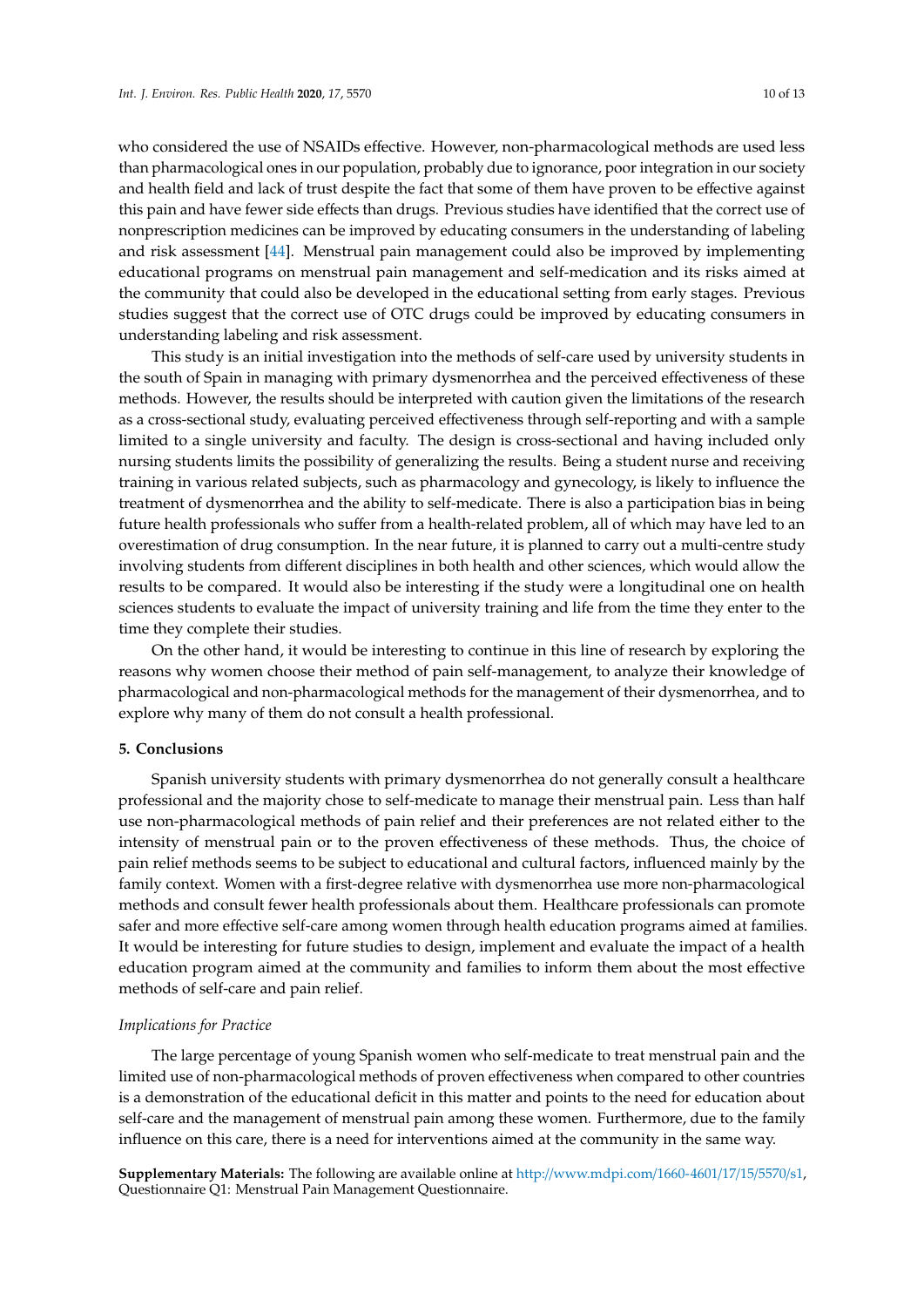**Author Contributions:** Conceptualization, E.F.-M., M.L.P.-F., M.D.O.-Z., J.D.R.-P. and A.A.-S.; Data curation, E.F.-M. and M.L.P.-F., Formal analysis, E.F.-M.,A.A.-S. and M.T.I.-L.; Funding acquisition, E.F.-M., M.T.I.-L. and A.A.-S. Investigation, E.F.-M., M.L.P.-F., M.D.O.-Z. and A.A.-S.; Methodology, E.F.-M. and J.D.R.-P.; Project administration, A.A.-S.; Supervision, E.F.-M. and Writing—original draft, E.F.-M., M.L.P.-F. and M.D.O.-Z.; Writing—review and editing, E.F.-M., M.L.P.-F., M.D.O.-Z., J.D.R.-P., M.T.I.-L. and A.A.-S. All authors have read and agreed to the published version of the manuscript.

**Funding:** This research received no external funding.

**Acknowledgments:** The authors thank all the women participating in the study for their selfless collaboration in the study.

**Conflicts of Interest:** The authors declare no conflict of interest.

# **References**

- <span id="page-10-0"></span>1. Iacovides, S.; Avidon, I.; Baker, F.C. What we know about primary dysmenorrhea today: A critical review. *Hum. Reprod. Update* **2015**, *21*, 762–778. [\[CrossRef\]](http://dx.doi.org/10.1093/humupd/dmv039) [\[PubMed\]](http://www.ncbi.nlm.nih.gov/pubmed/26346058)
- 2. Coco Andrews S Primary Dysmenorrhea. *Am. Fam. Physician* **1999**, *60*, 489–496.
- <span id="page-10-1"></span>3. Fajrin, I.; Alam, G.; Usman, A.N. Prostaglandin level of primary dysmenorrhea pain sufferers. *Enferm. Clin.* **2020**, *30*, 5–9. [\[CrossRef\]](http://dx.doi.org/10.1016/j.enfcli.2019.07.016) [\[PubMed\]](http://www.ncbi.nlm.nih.gov/pubmed/32204223)
- <span id="page-10-2"></span>4. Harel, Z. Dysmenorrhea in adolescents and young adults: An update on pharmacological treatments and management strategies. *Expert Opin. Pharmacother.* **2012**, *13*, 2157–2170. [\[CrossRef\]](http://dx.doi.org/10.1517/14656566.2012.725045) [\[PubMed\]](http://www.ncbi.nlm.nih.gov/pubmed/22984937)
- <span id="page-10-3"></span>5. Ortiz, M.I. Primary dysmenorrhea among Mexican university students: Prevalence, impact and treatment. *Eur. J. Obstet. Gynecol. Reprod. Biol.* **2010**, *152*, 73–77. [\[CrossRef\]](http://dx.doi.org/10.1016/j.ejogrb.2010.04.015)
- 6. Habibi, N.; Huang, M.S.L.; Gan, W.Y.; Zulida, R.; Safavi, S.M. Prevalence of Primary Dysmenorrhea and Factors Associated with Its Intensity Among Undergraduate Students: A Cross-Sectional Study. *Pain Manag. Nurs.* **2015**, *16*, 855–861. [\[CrossRef\]](http://dx.doi.org/10.1016/j.pmn.2015.07.001) [\[PubMed\]](http://www.ncbi.nlm.nih.gov/pubmed/26328887)
- 7. Hailemeskel, S.; Demissie, A.; Assefa, N. Primary dysmenorrhea magnitude, associated risk factors, and its effect on academic performance: Evidence from female university students in Ethiopia. *Int. J. Womens. Health* **2016**, *8*, 489–496.
- <span id="page-10-4"></span>8. De Sanctis, V.; Soliman, A.T.; Elsedfy, H.; Soliman, N.A.; Elalaily, R.; El Kholy, M. Dysmenorrhea in adolescents and young adults: A review in different countries. *Acta Biomed.* **2016**, *87*, 233–246.
- <span id="page-10-5"></span>9. Gómez-Escalonilla Lorenzo, B.; Rodríguez Guardia, Á.; Marroyo Gordo, J.M.; Mozas Lillo, R. de las Frecuencia y características de la dismenorrea en mujeres de la zona de salud de Torrijos (Toledo). *Enferm. Clin.* **2010**, *20*, 32–35. [\[CrossRef\]](http://dx.doi.org/10.1016/j.enfcli.2009.09.001)
- <span id="page-10-6"></span>10. Larroy, C.; Crespo, M.; Meseguer, C. Dismenorrea funcional en la Comunidad Autónoma de Madrid: Estudio de la prevalencia en función de la edad; Rev. *Soc. Esp. Dolor.* **2001**, *8*, 11–22.
- <span id="page-10-7"></span>11. Fernández-Martínez, E.; Onieva-Zafra, M.D.; Parra-Fernández, M.L. Lifestyle and prevalence of dysmenorrhea among Spanish female university students. *PLoS One* **2018**, *13*, e0201894. [\[CrossRef\]](http://dx.doi.org/10.1371/journal.pone.0201894) [\[PubMed\]](http://www.ncbi.nlm.nih.gov/pubmed/30096156)
- <span id="page-10-8"></span>12. Fernández-Martínez, E.; Onieva-Zafra, M.D.; Parra-Fernández, M.L. The Impact of Dysmenorrhea on Quality of Life Among Spanish Female University Students. *Int. J. Environ. Res. Public Health* **2019**, *16*, 713. [\[CrossRef\]](http://dx.doi.org/10.3390/ijerph16050713) [\[PubMed\]](http://www.ncbi.nlm.nih.gov/pubmed/30818861)
- <span id="page-10-9"></span>13. Potur, D.C.; Bilgin, N.C.; Komurcu, N. Prevalence of dysmenorrhea in university students in Turkey: Effect on daily activities and evaluation of different pain management methods. *Pain Manag. Nurs.* **2014**, *15*, 768–777. [\[CrossRef\]](http://dx.doi.org/10.1016/j.pmn.2013.07.012) [\[PubMed\]](http://www.ncbi.nlm.nih.gov/pubmed/24230963)
- <span id="page-10-10"></span>14. Armour, M.; Parry, K.; Al-Dabbas, M.A.; Curry, C.; Holmes, K.; MacMillan, F.; Ferfolja, T.; Smith, C.A. Self-care strategies and sources of knowledge on menstruation in 12,526 young women with dysmenorrhea: A systematic review and meta-analysis. *PLoS One* **2019**, *14*, e0220103. [\[CrossRef\]](http://dx.doi.org/10.1371/journal.pone.0220103) [\[PubMed\]](http://www.ncbi.nlm.nih.gov/pubmed/31339951)
- <span id="page-10-11"></span>15. Chia, C.F.; Lai, J.H.Y.; Cheung, P.K.; Kwong, L.T.; Lau, F.P.M.; Leung, K.H.; Leung, M.T.; Wong, F.C.H.; Ngu, S.F. Dysmenorrhoea among Hong Kong university students: Prevalence, impact, and management. *Hong Kong Med. J.* **2013**, *19*, 222–228. [\[CrossRef\]](http://dx.doi.org/10.12809/hkmj133807)
- <span id="page-10-12"></span>16. Nie, W.; Xu, P.; Hao, C.; Chen, Y.; Yin, Y.; Wang, L. Efficacy and safety of over-the-counter analgesics for primary dysmenorrhea A network meta-analysis. *Medicine (United States)* **2020**, *99*.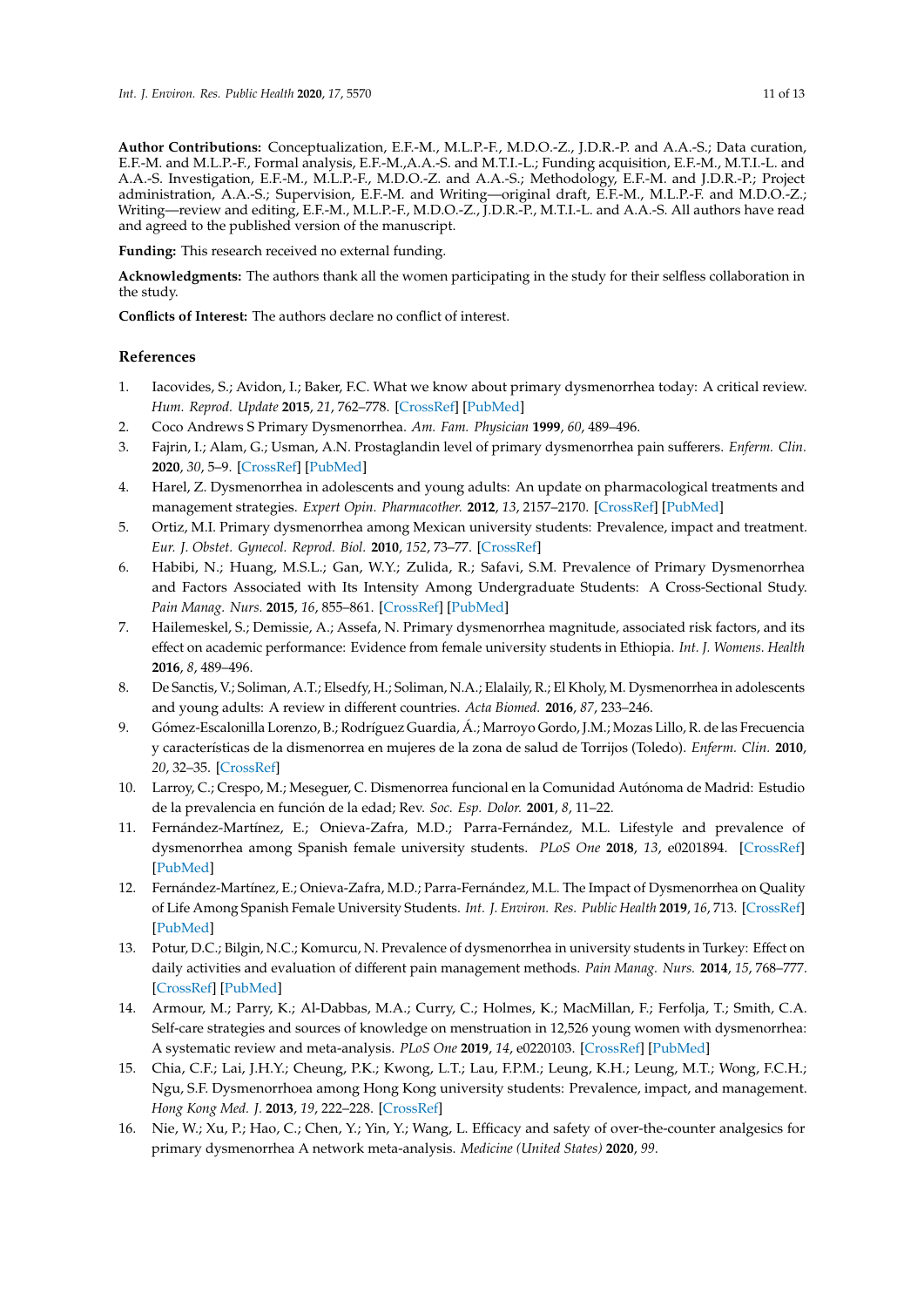- <span id="page-11-0"></span>17. Sugumar, R.; Krishnaiah, V.; Channaveera, G.S.; Mruthyunjaya, S. Comparison of the pattern, efficacy, and tolerability of self-medicated drugs in primary dysmenorrhea: A questionnaire based survey. *Indian J. Pharmacol.* **2013**, *45*, 180–183. [\[CrossRef\]](http://dx.doi.org/10.4103/0253-7613.108312)
- <span id="page-11-1"></span>18. Moreira de Barros, G.A.; Calonego, M.A.M.; Mendes, R.F.; Castro, R.A.M.; Faria, J.F.G.; Trivellato, S.A.; Cavalcante, R.S.; Fukushima, F.B.; Dias, A. The use of analgesics and risk of self-medication in an urban population sample: Cross-sectional study. *Braz. J. Anesthesiol.* **2019**, *69*, 529–536. [\[CrossRef\]](http://dx.doi.org/10.1016/j.bjan.2019.09.005)
- <span id="page-11-2"></span>19. Hersh, E.V.; Pinto, A.; Moore, P.A. Adverse drug interactions involving common prescription and over-the-counter analgesic agents. *Clin. Ther.* **2007**, *29*, 2477–2497. [\[CrossRef\]](http://dx.doi.org/10.1016/j.clinthera.2007.12.003)
- <span id="page-11-3"></span>20. Bjarnason, I. Gastrointestinal safety of NSAIDs and over-the-counter analgesics. *Int. J. Clin. Pract.* **2013**, *67*, 37–42. [\[CrossRef\]](http://dx.doi.org/10.1111/ijcp.12048)
- <span id="page-11-4"></span>21. Gama, A.S.M.; Secoli, S.R. Automedicação em estudantes de enfermagem do Estado do Amazonas – Brasil. *Rev. Gauch. Enferm.* **2017**, *38*, e65111. [\[CrossRef\]](http://dx.doi.org/10.1590/1983-1447.2017.01.65111) [\[PubMed\]](http://www.ncbi.nlm.nih.gov/pubmed/28538809)
- <span id="page-11-5"></span>22. Osayande, A.S.; Mehulic, S. Diagnosis and initial management of dysmenorrhea. *Am. Fam. Physician* **2014**, *89*, 341–346. [\[PubMed\]](http://www.ncbi.nlm.nih.gov/pubmed/24695505)
- <span id="page-11-6"></span>23. Bernardi, M.; Lazzeri, L.; Perelli, F.; Reis, F.M.; Petraglia, F.; Bernardi, M.; Lazzeri, L.; Perelli, F.; Reis, F.M. Dysmenorrhea and related disorders. *F1000Research* **2017**, *6*, 1645. [\[CrossRef\]](http://dx.doi.org/10.12688/f1000research.11682.1) [\[PubMed\]](http://www.ncbi.nlm.nih.gov/pubmed/28944048)
- <span id="page-11-7"></span>24. Armour, M.; Smith, C.A.; Steel, K.A.; MacMillan, F. The effectiveness of self-care and lifestyle interventions in primary dysmenorrhea: A systematic review and meta-analysis. *BMC Complement. Altern. Med.* **2019**, *19*. [\[CrossRef\]](http://dx.doi.org/10.1186/s12906-019-2433-8) [\[PubMed\]](http://www.ncbi.nlm.nih.gov/pubmed/30654775)
- 25. Kim, S.D. Yoga for menstrual pain in primary dysmenorrhea: A meta-analysis of randomized controlled trials. *Complement. Ther. Clin. Pract.* **2019**, *36*, 94–99. [\[CrossRef\]](http://dx.doi.org/10.1016/j.ctcp.2019.06.006)
- <span id="page-11-8"></span>26. Carroquino-Garcia, P.; Jiménez-Rejano, J.J.; Medrano-Sanchez, E.; De La Casa-Almeida, M.; Diaz-Mohedo, E.; Suarez-Serrano, C. Therapeutic Exercise in the Treatment of Primary Dysmenorrhea: A Systematic Review and Meta-Analysis. *Phys. Ther.* **2019**, *99*, 1371–1380. [\[CrossRef\]](http://dx.doi.org/10.1093/ptj/pzz101)
- <span id="page-11-9"></span>27. Oladosu, F.A.; Tu, F.F.; Hellman, K.M. Nonsteroidal antiinflammatory drug resistance in dysmenorrhea: Epidemiology, causes, and treatment. *Am. J. Obstet. Gynecol.* **2018**, *218*, 390–400. [\[CrossRef\]](http://dx.doi.org/10.1016/j.ajog.2017.08.108)
- <span id="page-11-10"></span>28. Kamel, D.; Tantawy, S.; Abdelsamea, G. Experience of dysmenorrhea among a group of physical therapy students from Cairo University: An exploratory study. *J. Pain Res.* **2017**, *Volume 10*, 1079–1085. [\[CrossRef\]](http://dx.doi.org/10.2147/JPR.S132544)
- <span id="page-11-11"></span>29. Hawker, G.A.; Mian, S.; Kendzerska, T.; French, M. Measures of adult pain: Visual Analog Scale for Pain (VAS Pain), Numeric Rating Scale for Pain (NRS Pain), McGill Pain Questionnaire (MPQ), Short-Form McGill Pain Questionnaire (SF-MPQ), Chronic Pain Grade Scale (CPGS), Short Form-36 Bodily Pain Scale (SF). *Arthritis Care Res. (Hoboken).* **2011**, *63*, S240–S252. [\[CrossRef\]](http://dx.doi.org/10.1002/acr.20543)
- 30. Collins, S.L.; Moore, R.A.; McQuay, H.J. The visual analogue pain intensity scale: What is moderate pain in millimetres? *Pain* **1997**, *72*, 95–97. [\[CrossRef\]](http://dx.doi.org/10.1016/S0304-3959(97)00005-5)
- <span id="page-11-12"></span>31. Aktaş, D. Prevalence and Factors Affecting Dysmenorrhea in Female University Students: Effect on General Comfort Level. *Pain Manag. Nurs.* **2015**, *16*, 534–543. [\[CrossRef\]](http://dx.doi.org/10.1016/j.pmn.2014.10.004) [\[PubMed\]](http://www.ncbi.nlm.nih.gov/pubmed/26256218)
- <span id="page-11-13"></span>32. Bazarganipour, F.; Lamyian, M.; Heshmat, R.; Abadi, M.A.J.; Taghavi, A. A randomized clinical trial of the efficacy of applying a simple acupressure protocol to the Taichong point in relieving dysmenorrhea. *Int. J. Gynecol. Obstet.* **2010**, *111*, 105–109. [\[CrossRef\]](http://dx.doi.org/10.1016/j.ijgo.2010.04.030) [\[PubMed\]](http://www.ncbi.nlm.nih.gov/pubmed/20547392)
- 33. Tomás-Rodríguez, M.I.; Palazón-Bru, A.; Martínez-St John, D.R.J.; Navarro-Cremades, F.; Toledo-Marhuenda, J.V.; Gil-Guillén, V.F. Factors Associated with Increased Pain in Primary Dysmenorrhea: Analysis Using a Multivariate Ordered Logistic Regression Model. *J. Pediatr. Adolesc. Gynecol.* **2017**, *30*, 199–202. [\[CrossRef\]](http://dx.doi.org/10.1016/j.jpag.2016.09.007) [\[PubMed\]](http://www.ncbi.nlm.nih.gov/pubmed/27693647)
- <span id="page-11-14"></span>34. Sahin, M.E.; Sahin, E.; Madendag, Y.; Madendag, I.C.; Tayyar, A.T.; Özdemir, F.; Acmaz, G.; Muderris, I.I. The Effect of Anterior Uterocervical Angle on Primary Dysmenorrhea and Disease Severity. *Pain Res. Manag.* **2018**, *2018*. [\[CrossRef\]](http://dx.doi.org/10.1155/2018/9819402)
- <span id="page-11-15"></span>35. Chen, C.X.; Kwekkeboom, K.L.; Ward, S.E. Beliefs About Dysmenorrhea and Their Relationship to Self-Management. *Res. Nurs. Health* **2016**, *39*, 263–276. [\[CrossRef\]](http://dx.doi.org/10.1002/nur.21726)
- <span id="page-11-16"></span>36. Chen, L.; Tang, L.; Guo, S.; Kaminga, A.C.; Xu, H. Primary dysmenorrhea and self-care strategies among Chinese college girls: A cross-sectional study. *BMJ Open* **2019**, *9*. [\[CrossRef\]](http://dx.doi.org/10.1136/bmjopen-2018-026813)
- <span id="page-11-17"></span>37. Abdi, A.; Faraji, A.; Dehghan, F.; Khatony, A. Prevalence of self-medication practice among health sciences students in Kermanshah, Iran. *BMC Pharmacol. Toxicol.* **2018**, *19*. [\[CrossRef\]](http://dx.doi.org/10.1186/s40360-018-0231-4)